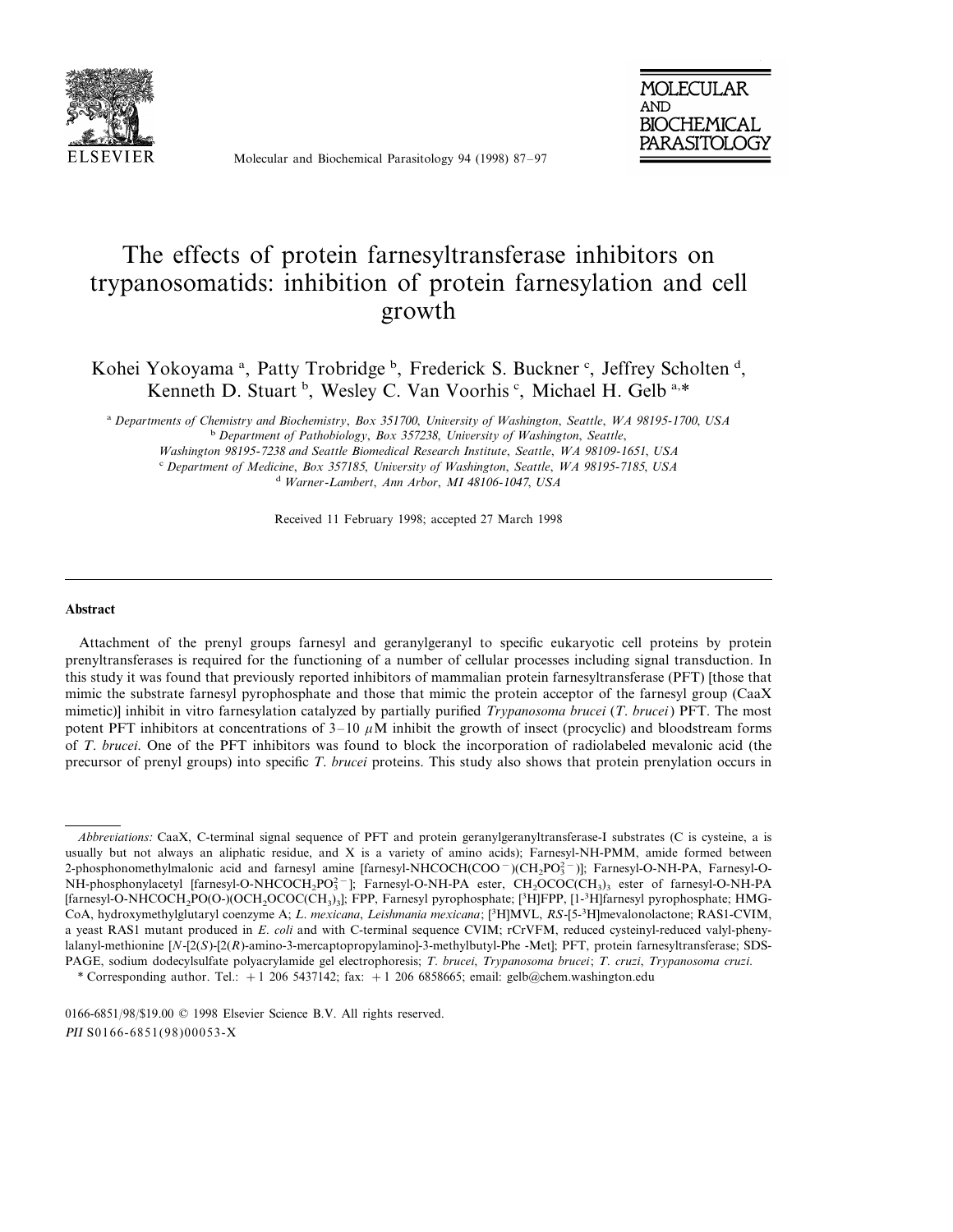the protozoan parasites *Trypanosoma cruzi* (*T*. *cruzi*) and *Leishmania mexicana* (*L*. *mexicana*). The growth of *T*. *cruzi* intracellular form (amastigote) is also sensitive to PFT inhibitors, whereas the insect form (epimastigote) is considerably more resistant to inhibition of protein farnesylation. On the other hand, growth of 3T3 fibroblast cells (host cells for amastigote growth) was not affected by up to 100  $\mu$ M PFT inhibitors. The growth of *L. mexicana* insect form (promastigote) is modestly inhibited by protein farnesyltransferase inhibitors. These results suggest the potential for the development of PFT inhibitors for treating trypanosomiasis and leishmaniasis. © 1998 Elsevier Science B.V. All rights reserved.

*Keywords*: Prenylation; Isoprenylation; *Trypanosoma brucei*; *Trypanosoma cruzi*; *Leishmania mexicana*; Trypanosomatidae; Farnesylation; Geranylgeranylation; Protein farnesyltransferase; Mevalonic acid; Simvastatin; Parasites; Anti-parasite therapeutics

#### **1. Introduction**

Post-translational modification of proteins by the attachment of 15-carbon farnesyl or 20-carbon geranylgeranyl groups to the C-termini of specific eukaryotic cell proteins is a recently discovered process [1,2]. Examples of prenylated proteins include nuclear lamin B [3], many of the small GTPases that are members of the Ras superfamily [4], heterotrimeric G protein  $\gamma$ -subunits [5,6], and hepatitis  $\delta$  virus large antigen [7]. Although the precise functions of protein prenyl groups remains to be established, there is general consensus that they function to bind proteins to cell membranes and they may direct protein–protein interactions.

Mammalian protein farnesyltransferase (PFT) catalyzes the transfer of the farnesyl group from farnesyl pyrophosphate (FPP) to the cysteine residue in the C-terminal motif CaaX, where C is cysteine, a is usually but not necessarily an aliphatic residue, and X is glutamine, serine, methionine and probably a limited number of other residues [8]. Mammalian protein geranylgeranyltransferase-I transfers the geranylgeranyl group from geranylgeranyl pyrophosphate to the cysteine of the C-terminal motif CaaL/F [9,10]. Finally, protein geranylgeranyltransferase-II (also known as Rab geranylgeranyltransferase) attaches two geranylgeranyl groups to proteins with C-terminal sequences CCXX, CXC, and CC [11].

Recent studies have shown that protein prenylation occurs in the parasites *Giardia lamblia* [12], *Schistosoma mansoni* [13], and *T*. *brucei* [14,15]. To date none of these prenylated parasite proteins have been identified with certainty. Candidate parasite prenylated proteins include the  $\gamma$ -subunits of heterotrimeric G proteins, which have been detected or inferred to exist in *T*. *cruzi* [16–21], *T*. *brucei* [22], and *Leishmania donovani* [23]; however, protein sequences are not yet available for any of these protozoan G proteins. Rab GTP-binding proteins have been cloned from *T*. *brucei* [24–26], *Leishmania major*[27], and *Leishmania amazonensis* [28], and these have C-terminal double cysteine moieties (DSCC, GGCC, CAC), which suggests that they are doubly geranylgeranylated by Rab geranylgeranyltransferase [11]. To the best of our knowledge no other candidate prenylated proteins in trypanosomatids have been identified. Thus, sequences of CaaX-containing proteins from trypanosomatids are not yet available. *T*. *brucei* PFT has been detected and partially purified from the procyclic form [15].

In the present study it is shown that protein prenylation also occurs in *T*. *cruzi* and in *L*. *mexicana*, and that previously reported inhibitors of mammalian PFT also inhibit *T*. *brucei* PFT in vitro and block the prenylation of specific proteins in vivo. Studies also show that PFT inhibitors block trypanosomatid cell growth.

#### **2. Materials and methods**

#### 2.1. *Materials*

[<sup>3</sup>H]FPP (15 Ci mmol<sup>-1</sup>) and [<sup>3</sup>H]MVL (15 Ci mmol−<sup>1</sup> ) are from American Radiolabeled Chemicals. The radiochemical purity of [3H]FPP was periodically assessed by thin layer chromatography [29], and the compound was used only if its purity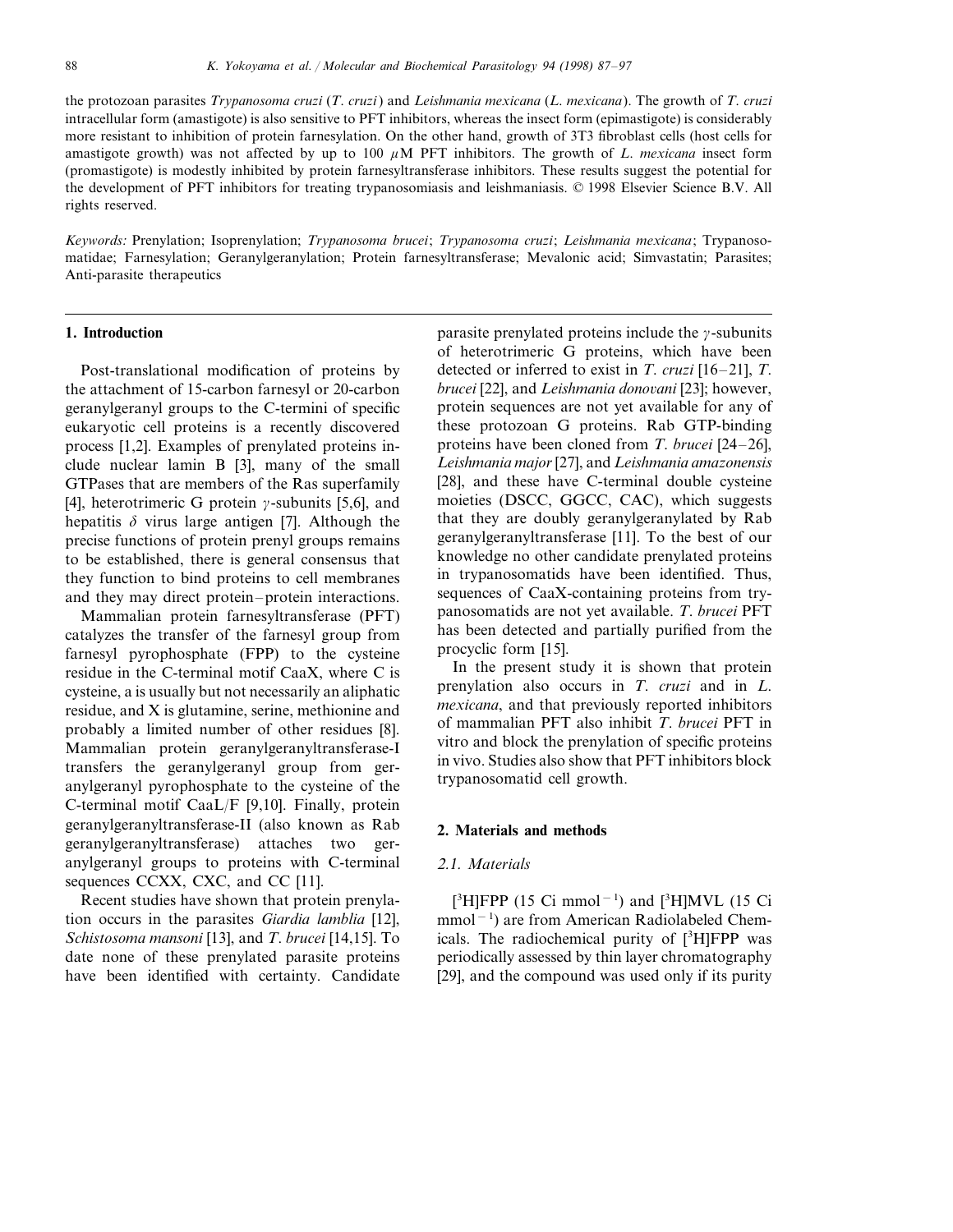was  $> 80\%$ . Saponified simvastatin was obtained as a generous gift from Professor A. Corsini (University of Milan). *T*. *brucei* PFT used for in vitro inhibition studies was obtained by partial purification from the cytosolic fraction of procyclic parasites (through the Q-Sepharose step, and the enzyme was assayed with RAS1-CVIM/[3H]FPP [15]). Recombinant rat PFT was obtained as described [30]. PFT inhibitors were obtained from the following sources: rCrVFM (Bachem); farnesyl-NH-PMM, farnesyl-*O*-NH-PA, and farnesyl-*O*-NH-PA ester (all from CalBiochem).

# 2.2. *Growth of T*. *brucei procyclic and bloodstream forms and radiolabeling studies*

The procyclic form of *Trypanasoma brucei brucei* strain IsTar 1.7 was cultured in upright 25 cm<sup>2</sup> tissue culture flasks (Corning) in 10 ml SDM-79 medium containing penicillin (100 U ml<sup>-1</sup>), streptomycin (100 µg ml<sup>-1</sup>), and 10% heat inactivated fetal bovine serum (Atlantic Biologicals) at 27°C with shaking [31]. The bloodstream form, Strain 427, was cultured in HMI-9 medium containing penicillin, streptomycin and 10% fetal bovine serum in stationary flasks at 37°C with  $5\%$  CO<sub>2</sub> [32]. Growth curve experiments were carried out by culturing cells ( $\sim 4 \times 10^6$  cells ml<sup>-1</sup> for procyclic form or  $\sim 5 \times 10^4$  cells ml<sup>-1</sup> for bloodstream form) for up to 120 h in 24-well tissue culture plates in 1 ml of media with or without simvastatin or PFT inhibitors (added from aqueous stock solutions). Cells were counted daily using a hemacytometer. For phase contrast microscopy to monitor cell shape,  $1-5 \times 10^5$  cells were diluted with an equal volume of PBS, and the suspension was centrifuged (700  $\times$  *g*, 10 min). Pellets were washed once in PBS and resuspended in 100  $\mu$ l. Each sample (10  $\mu$ 1) was placed on a 14-well (5 mm) slide, and cells were incubated for 10 min in a moist chamber. Cells were fixed for 5 min in 4.5% paraformaldehyde, 100 mM potassium phosphate, pH 7. After washing three times (5 min each) with PBS, cells were photographed with a Nikon microphot-FX microscope using metamorph Imaging System (Universal Image).

For metabolic labeling experiments with [<sup>3</sup>H]MVL, the [<sup>3</sup>H]MVL solution (400  $\mu$ Ci in 0.4 ml of ethanol) was evaporated to dryness with a stream of  $N_2$ , and the residue was dispersed in 80  $\mu$ l fetal bovine serum by sonication for 2 min in a bath sonicator. An aliquot of the solution was counted to assure that most of [3 H]MVL was dispersed. *T*. *brucei* bloodstream form  $(1 \times 10^7 \text{ cells})$  was incubated for 24 h at 37°C with or without 25  $\mu$ M farnesyl-O-NH-PA ester under  $5\%$  CO<sub>2</sub> in 1 ml HMI-9 medium/10% fetal bovine serum containing 6.7  $\mu$ M [<sup>3</sup>H]MVL (100  $\mu$ Ci in 20  $\mu$ l of fetal bovine serum) and 40  $\mu$ M saponified simvastatin. The cells were harvested by centrifugation at  $2000 \times g$  for 5 min. After washing twice with 1 ml of ice-cold PBS, the cell pellet was suspended in 1 ml of cold lysis buffer (20 mM Tris–HCl, pH 8.0, 50 mM NaCl, 1 mM dithiothreitol, 1 mM phenylmethylsulfonyl fluoride,  $30 \mu M$  each of tosyl-lysine chloromethylketone and tosyl-phenylalanine chloromethylketone, and 10  $\mu$ g ml<sup>-1</sup> each of aprotinin, leupeptin, and pepstatin A). To lyze cells, the suspension was frozen at  $-80^{\circ}$ C and then quickly thawed at  $37^{\circ}$ C, and  $130 \mu l$  of ice-cold 100% trichloroacetic acid was added to the lysate. The mixture was placed on ice for 30 min and centrifuged for 10 min at  $10,000 \times g$ . The pellet was delipidated by washing three times with 1 ml of ice-cold absolute ethanol as described [15]. The resulting pellet was dispersed in 20  $\mu$ l H<sub>2</sub>O by sonication and boiled with Laemmli sample buffer (40  $\mu$ l total volume) containing 2% 2-mercaptoethanol. Aliquots (20  $\mu$ l) of the samples were analyzed by SDS-PAGE on a 12.5% gel, and the gel was subjected to fluorography as described [30].

# 2.3. *Growth*, *radiolabeling*, *and inhibition studies with T*. *cruzi epimastigotes and L*. *mexicana promastigotes*

The Tulahuen strain of *T*. *cruzi* was provided by S. Reed (Infectious Diseases Research Institute, Seattle, WA), and the CL strain was provided by H. Eisen (Fred Hutchinson Cancer Research Institute, Seattle, WA). The Tulahuen strain has been stably transfected with the  $E$ . *coli*  $\beta$ -galactosidase gene (*LacZ*) so that intracellular parasite growth could be monitored with a colorimetric assay [33]. Epimastigotes were grown in liver infusion tryptone broth with 10% heat inactivated fetal bovine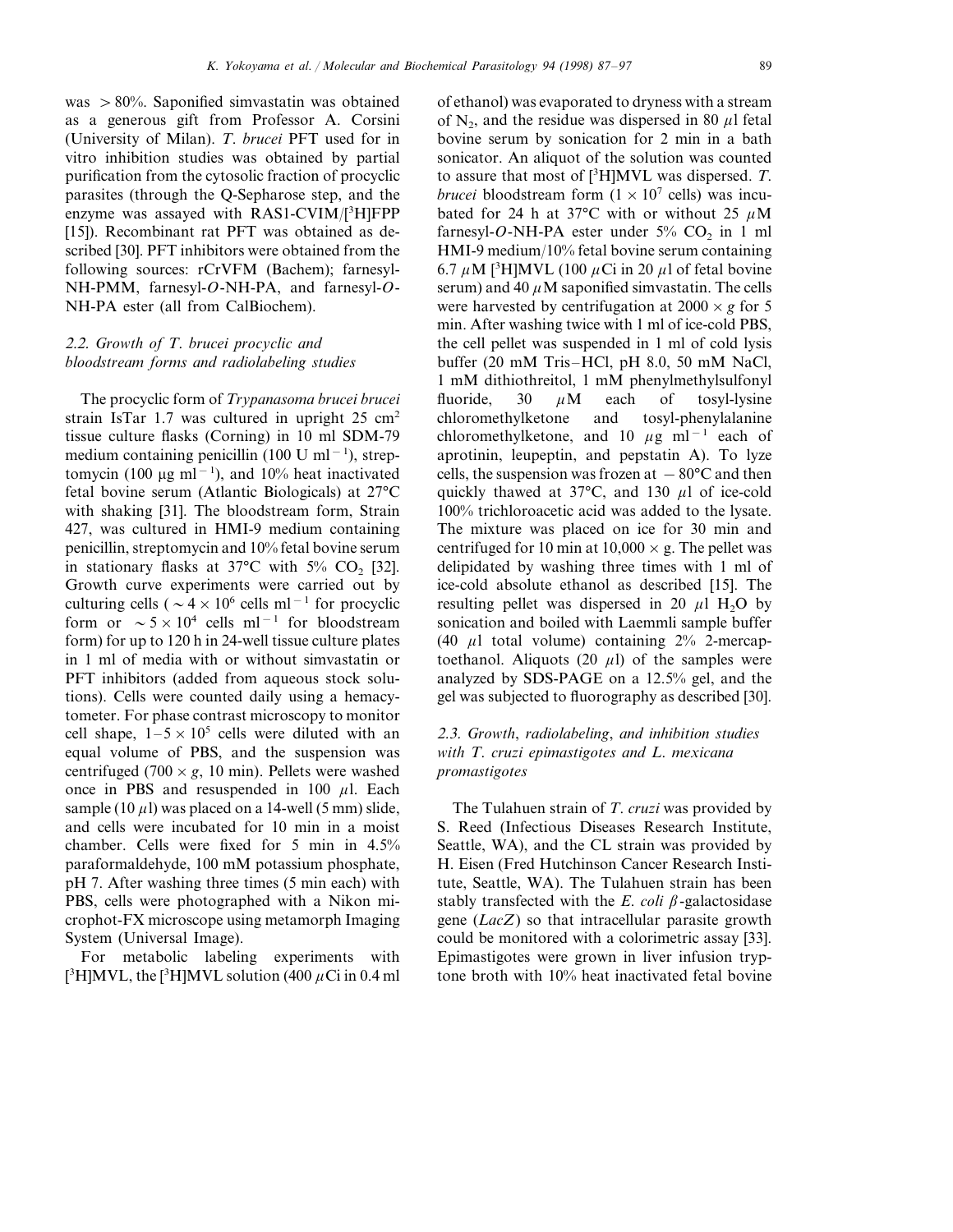serum, penicillin, and streptomycin as described [34]. Trypomastigotes/amastigotes were grown on monolayers of mouse 3T3 fibroblasts in DMEM containing 10% fetal bovine serum, penicillin, and streptomycin as described [34]. *L*. *mexicana*, strain M379, was kindly provide by B. Ullman (Oregon Health Sciences University, Portland, OR). Promastigotes were grown in Medium 199 (BioWhitacker) containing 10% fetal bovine serum, penicillin, streptomycin, and 25 mM HEPES, pH 7.4.

For radiolabeling studies, *T*. *cruzi* epimastigotes (wild type CL strain) or *L*. *mexicana* promastigotes  $(10<sup>7</sup>$  cells, taken from a mid-log culture) were cultured for 24 h in 1 ml of medium containing 100  $\mu$ Ci (6.7  $\mu$ M) [<sup>3</sup>H]MVL and 40  $\mu$ M simvastatin. Protein from cells was delipidated and submitted to SDS-PAGE as described above for *T*. *brucei*.

Growth inhibition studies with *T*. *cruzi* amastigotes were carried out using the  $\beta$ -galactosidase assay as described [33]. Growth inhibition studies with *T*. *cruzi* epimastigotes and *L*. *mexicana* promastigotes were carried out by counting cells microscopically with a hemacytometer. Inhibitors were added to culture medium from stock solutions in water. For all studies with *T*. *cruzi*, cell numbers were obtained 7 days after addition of inhibitor. *L*. *mexicana* was cultured for 4 days with inhibitors prior to cell quantification.

## 2.4. *Inhibition of partially purified T*. *brucei PFT*

In vitro PFT inhibition studies with CaaX and FPP analogs were carried out with partially purified *T*. *brucei* PFT and also with recombinant rat PFT for comparison. Inhibition assays were carried out with scintillation proximity assay technology (Amersham). Reactions (100  $\mu$ l) contained 30 mM potassium phosphate, pH 7.7, 0.5 mM  $MgCl<sub>2</sub>$ , 10  $\mu$ M ZnCl<sub>2</sub>, 5 mM dithiothreitol, 200 nM substrate

Table 1

Inhibition of partially purified *T*. *brucei* and rat PFTs by FPP and CaaX analogs

| Inhibitor        | IC <sub>50</sub> $(\mu M)$ |         |
|------------------|----------------------------|---------|
|                  | T brucei PFT               | Rat PFT |
| Farnesyl-NH-PMM  | 10                         | 30      |
| Farnesyl-O-NH-PA | 0.6                        | 0.5     |
| rCrVFM           | 0.07                       | 0.004   |

peptide Biotin-CONH(CH<sub>2</sub>)<sub>5</sub>CONH-TKCVIM (synthesized as described in [29]), 134 nM  $[3H]FPP$ and PFT. Inhibitors were added from a stock solution in DMSO so that the amount of solvent did not exceed 5% in the assay (controls were done with DMSO alone). After incubation at 30°C for 30 min, reactions were quenched by adding 150  $\mu$ l of stop reagent (prepared by diluting scintillation proximity assay beads (20 mg ml<sup>−</sup><sup>1</sup> in PBS/0.05%  $NaN<sub>3</sub>$ ) with 10 volumes of 1.5 M magnesium acetate, 200 mM phosphoric acid, 0.5% bovine serum albumin). Samples were submitted to scintillation counting.

## **3. Results and discussion**

## 3.1. *Inhibition of T*. *brucei PFT by CaaX and FPP analogs*

A large number of inhibitors of mammalian PFT have been described [35]. In this study it was found that the CaaX analog rCrVFM and the FPP analog farnesyl-O-NH-PA significantly inhibited *T*. *brucei* PFT, whereas the FPP analog farnesyl-NH-PMM was much less potent (Table 1). The structures of all inhibitors studied are given in Fig. 1. Farnesyl-O-NH-PA ester is the pro-drug form of farnesyl-O-NH-PA and was used only for cell culture studies.



Fig. 1. Structures of the PFT inhibitors farnesyl-O-NH-PA ester, farnesyl-NH-PMM, and rCrVFM.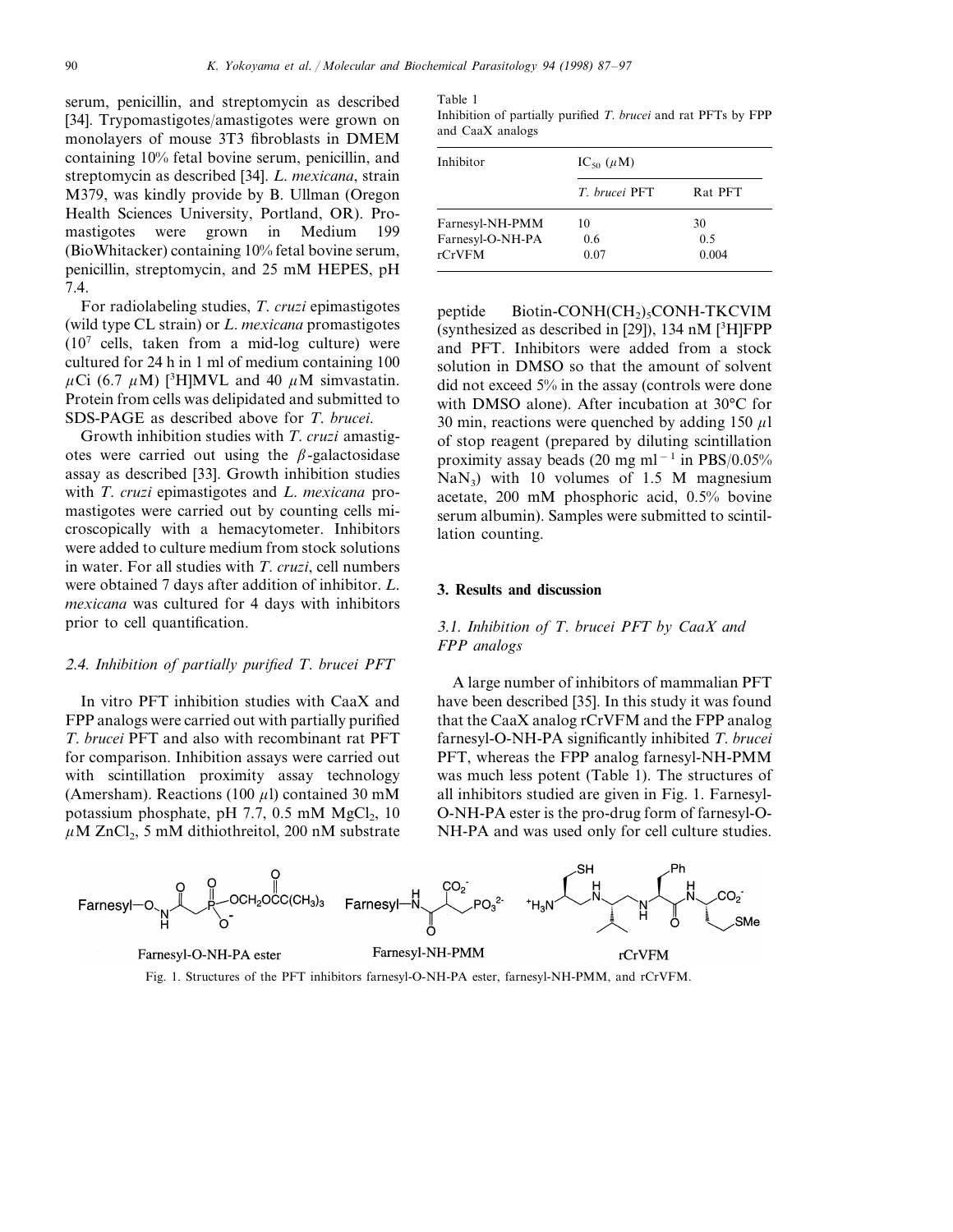

Fig. 2. Growth inhibition of bloodstream form *T*. *brucei* by the PFT inhibitor farnesyl-O-NH-PA ester. Bloodstream form *T*. *brucei* (7.5 × 10<sup>4</sup> cells ml<sup>-1</sup>) was cultured with 0 (○), 1 (●), 10 (▲), or 25  $\mu$ M (□) farnesyl-O-NH-PA ester. Cells were counted daily.

Inhibition data for rat PFT is also included in Table 1. IC<sub>50</sub> values of these FPP analogs for *T*. *brucei* PFT are comparable to those for rat PFT, whereas rCrVFM is about 18-fold more potent against the mammalian enzyme.

## 3.2. *Effect of PFT inhibitors and sim*6*astatin on T*. *brucei growth*

All inhibitors studied have been shown to block protein farnesylation in mammalian cells [35], which argues that they are cell permeable (it is somewhat suprising that the anionic FPP analogs penetrate cell membranes).  $IC_{50}$  values for growth inhibition by PFT inhibitors are summarized in Table 2. Fig. 2 shows that farnesyl-O-NH-PA ester causes inhibition of growth of *T*. *brucei* bloodstream form in a dose-dependent manner, and 25  $\mu$ M PFT inhibitor completely inhibits cell growth. As shown in Fig. 3, 25  $\mu$ M farnesyl-O-NH-PA ester causes noticeable cell deformation after 6 h, and virtually all cells are lyzed after 15 h (micrographs taken at 24 and 48 h look indistinguishable from that taken at 15 h). Similar progression of cell lysis occurs with rCrVFM (not shown). These micrographs show that PFT inhibitors are cytotoxic rather than cytostatic.

For each of the three FPP analogs tested, values of  $IC_{50}$  for growth inhibition of procyclic and bloodstream forms were similar. Procyclic form was about 10-fold more sensitive to rCrVFM than was bloodstream form. The most potent inhibitors of growth were farnesyl-O-NH-PA and rCrVFM, which were effective at low micromolar concentrations. Farnesyl-NH-PMM, which was 17-fold less potent than farnesyl-O-NH-PA and rCrVFM as an inhibitor of PFT in vitro, displayed 5- to 10-fold lower potency in growth inhibition assays. The pro-drug farnesyl-O-NH-PA ester was only slightly more potent than farnesyl-O-NH-PA at inhibiting growth of cultured parasites, which suggests that both drugs penetrate the parasite cell membrane. The fact that growth was inhibited by both a CaaX analog and FPP analogues suggests that *T*. *brucei* protein prenyltransferases, probably PFT, is the target for the growth inhibition by these compounds.

The HMG-CoA reductase inhibitor simvastatin, which is known to block the production of prenyl pyrophosphates including FPP and isoprenoid pathway end products such as cholesterol in mammalian cells, was also found to inhibit parasite growth. Interestingly, bloodstream form *T*. *brucei* was approximately 100-fold more sensi-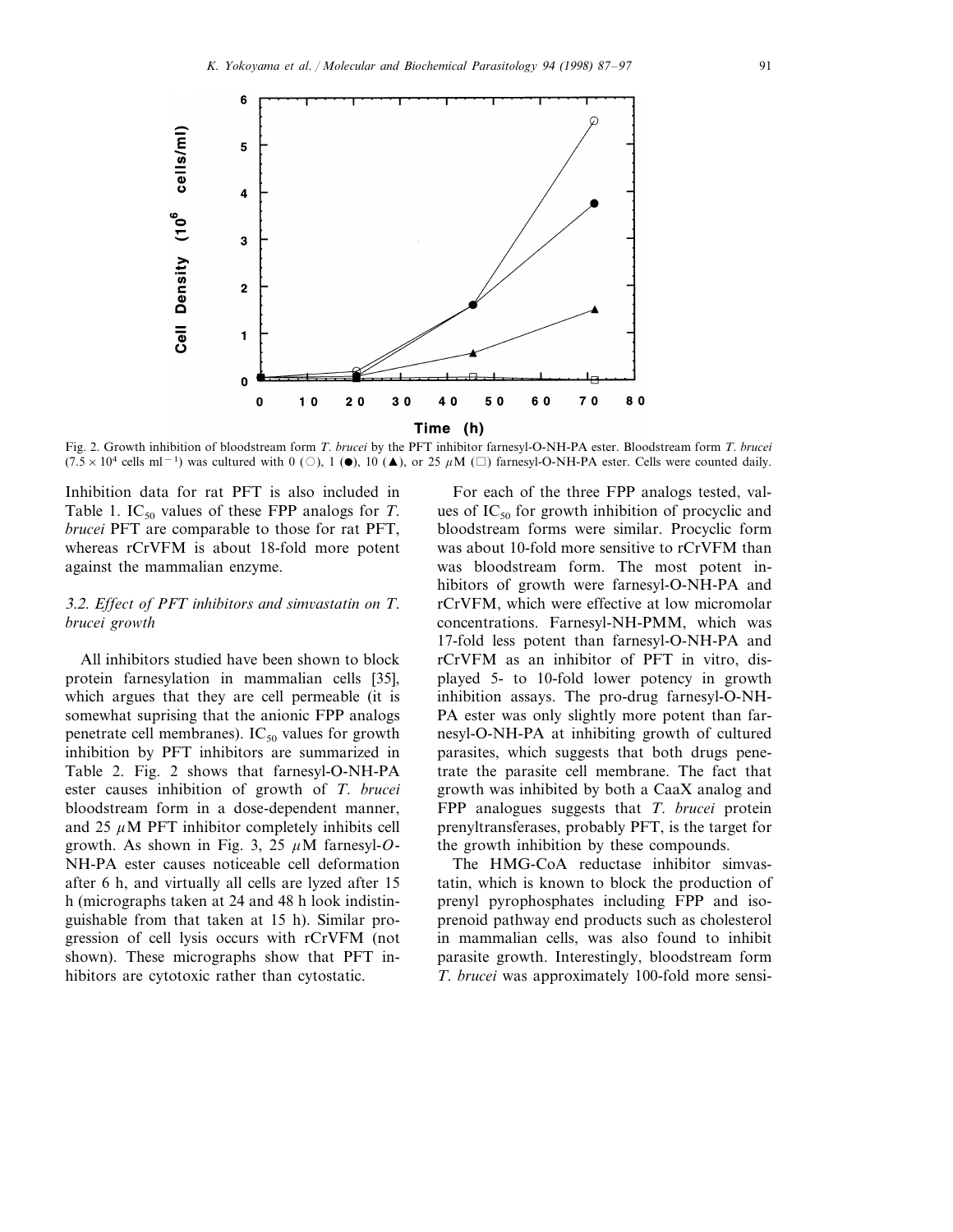| Table 2                        |                      |               | Growth inhibition of T. brucei, T. cruzi, and L. mexicana by PFT inhibitors |                                                                                                                         |            |                          |
|--------------------------------|----------------------|---------------|-----------------------------------------------------------------------------|-------------------------------------------------------------------------------------------------------------------------|------------|--------------------------|
| Inhibitor                      | IC $_{50}$ $(\mu$ M) |               |                                                                             |                                                                                                                         |            |                          |
|                                | 3T3 fibroblast       | form          | stream form                                                                 | T. brucei insect T. brucei mammalian blood- T. cruzi mammalian intracellular T. cruzi insect L. mexicana insect<br>form | form       | form                     |
| Farnesyl-NH-<br><b>PMM</b>     | $\frac{8}{100}$      | $\frac{1}{2}$ | $\overline{50}$                                                             | $\overline{50}$                                                                                                         | >50        | $\approx$                |
| Farnesyl-O-NH->100<br>PA       |                      |               |                                                                             |                                                                                                                         | $\geq 100$ | $\geq 100$               |
| Farnesyl-O-NH->100<br>PA ester |                      |               |                                                                             | $\overline{20}$                                                                                                         | $\geq$ 100 | $\geq$ 100               |
| <b>rCrVFM</b>                  | $>100$               |               | $50\,$                                                                      | $\overline{20}$                                                                                                         | $>100$     | $\overline{\mathcal{E}}$ |
| Simvastatin                    | not determined       | 150           | C                                                                           | not determined                                                                                                          | $>100$     | $\delta$                 |
|                                |                      |               |                                                                             |                                                                                                                         |            |                          |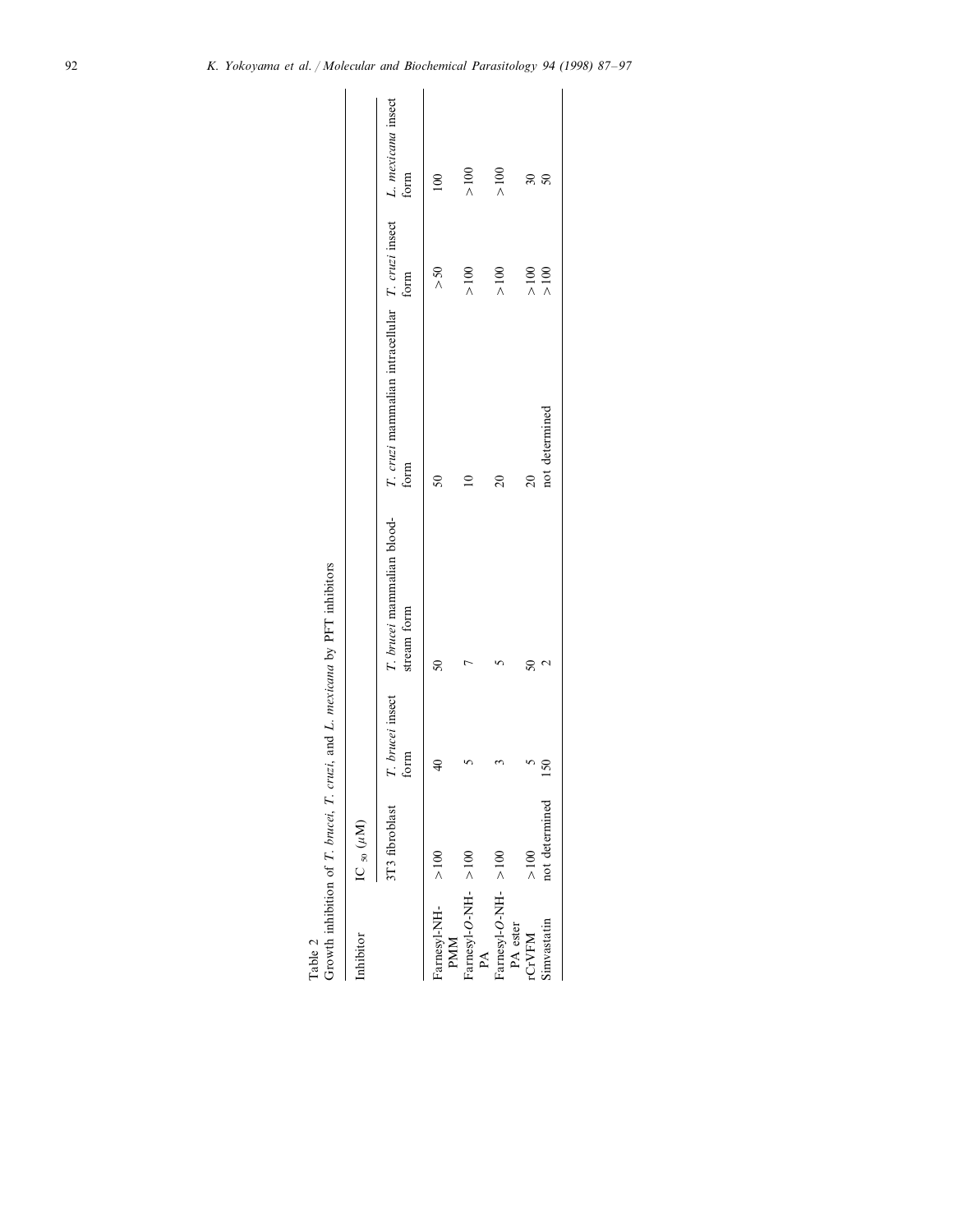





Fig. 3. Phase contrast microscopic images of bloodstream form *T*. *brucei* treated with farnesyl-O-NH-PA ester. Bloodstream form *T*. *brucei* was incubated without inhibitor (*Top*), with 25  $\mu$ M farnesyl-O-NH-PA ester for 6 h (*Middle*), or 15 h (*Bottom*). Cells were fixed and visualized as described in Section 2.

tive than procyclic form to growth inhibition by this compound (Table 2). Field and coworkers recently reported that another HMG-CoA reductase inhibitor, compactin, also preferentially inhibits bloodstream form growth [14].

3.3. *Effect of farnesyl*-*O*-*NH*-*PA ester on in* 6*i*6*o protein prenylation in T*. *brucei bloodstream form*

As shown previously, a specific set of procyclic *T*. *brucei* proteins became radiolabeled when cells were grown in media containing [ 3 H]MVL [14,15]. Simvastatin was also added to media to prevent isotopic dilution of [ 3 H]mevalonic acid by endogenously produced mevalonic acid. As shown in Fig. 4, protein labeling also occurred when bloodstream *T*. *brucei* was grown with [3 H]MVL and simvastatin. Bloodstream *T*. *brucei* proteins were labeled significantly better with [<sup>3</sup>H]MVL/simvastatin than were proteins in procyclic cells (compare Fig. 4 to Fig. 1 of Ref [15]). One possible explanation for this differential labeling is that the endogenous pool of mevalonic acid is greater in the procyclic form than in the bloodstream form, which would explain why the latter are more sensitive to simvastatin. If this is true, then the specific radioactivity of <sup>3</sup>H-mevalonic acid in the procyclic form would be less than in bloodstream parasites, which would lead to less labeling of procyclic cell proteins. The concentration of simvastatin used in radiolabeling experiments was 40  $\mu$ M, which is 4-fold below the IC<sub>50</sub> for growth inhibition of *T*. *brucei* procyclic form, and is 20-fold higher than the  $IC_{50}$  seen with the bloodstream form (Table 2).

Next, we tested the effect of PFT inhibitor farnesyl-O-NH-PA ester on radiolabeling of *T*. *brucei* bloodstream proteins. As shown in Fig. 4, the presence of 25  $\mu$ M farnesyl-O-NH-PA ester, which was sufficient to completely block parasite growth, led to significant suppression of the labeling of a subset of prenylated proteins (those with molecular weights of 45, 60, 90, and 110 kDa). The levels of prenylation of several proteins were not detectably affected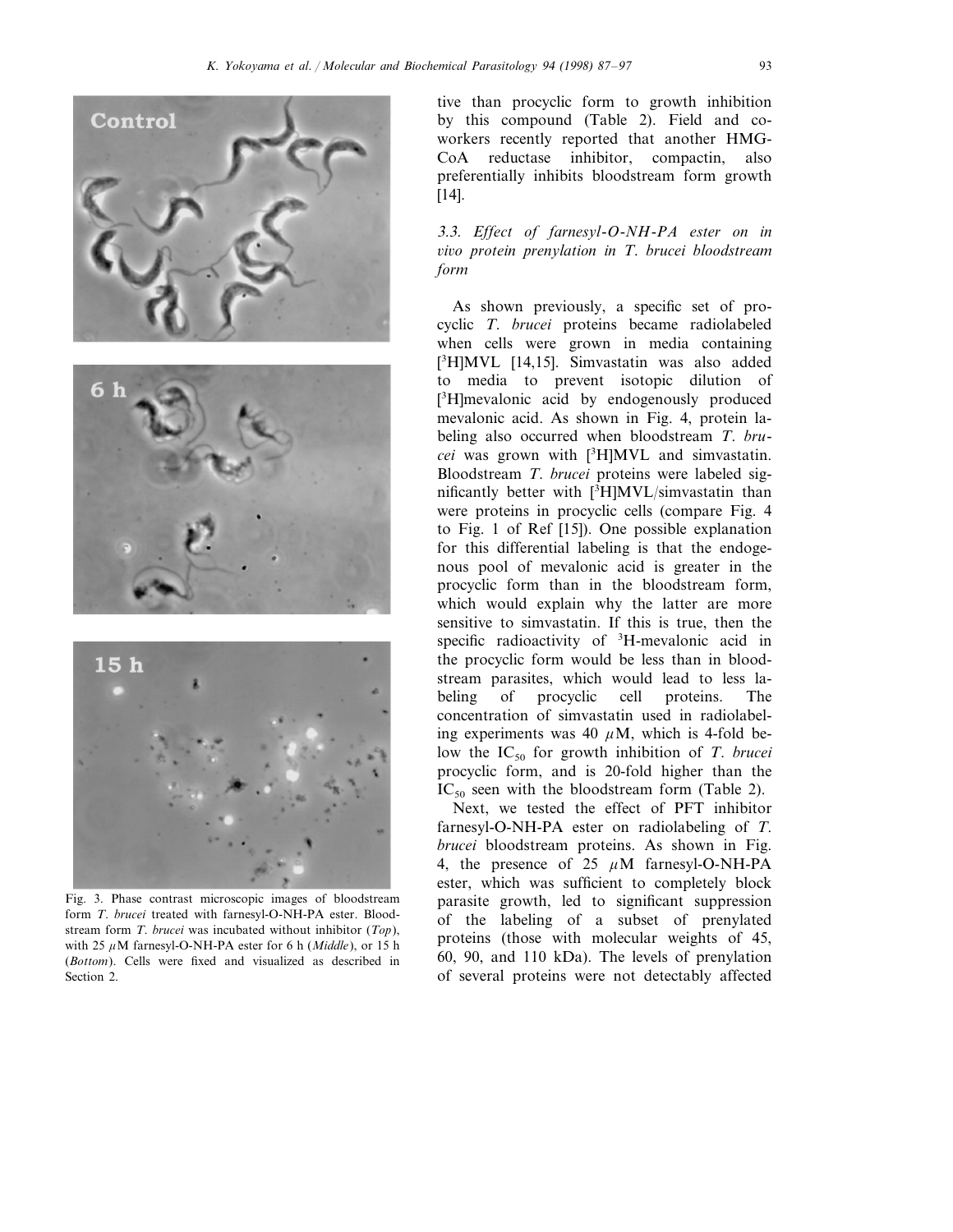

Fig. 4. Inhibition of in vivo protein prenylation by farnesyl-O-NH-PA ester in bloodstream form *T*. *brucei*. Bloodstream form *T*. *brucei* was labeled for 24 h with 6.7  $\mu$ M (100  $\mu$ Ci) [<sup>3</sup>H]MVL and 40  $\mu$ M simvastatin in the absence (lane A) or presence (lane B) of 25  $\mu$ M farnesyl-O-NH-PA. Radiolabeled proteins were analyzed by SDS-PAGE on a 12.5% gel followed by fluorography. Film exposure time was 5 days.

by farnesyl-O-NH-PA ester. Most notable were proteins in the molecular weight range of 25 to 35 kDa. At least some of these proteins may be *T*. *brucei* homologs of mammalian Rab GTPases. Such proteins have been recently identified in *T*. *brucei* by molecular cloning [24–26]. Rab proteins contain a pair of C-terminal cysteines and are substrates for mammalian protein geranylgeranyltransferase-II [11,36]. Rab proteins may be geranylgeranylated by the *T*. *brucei* homolog of this enzyme. This enzyme activity has been recently detected in *T*. *brucei* cytosol using mammalian Rab6 as a substrate (Yokoyama and Gelb, unpublished), and the radiolabeling data in Fig. 4 would suggest that farnesyl-O-NH-PA does not inhibit this enzyme. Some of the radiolabeled proteins may be mono-geranylgeranylated by a protein geranylgeranyltransferase-I [36], but the existence of this enzyme is not certain because only very low levels have been detected in *T*. *brucei* cytosol [15]. Together, the results in Fig. 4

and Table 2 are consistent with the idea that the inhibition of *T*. *brucei* growth by PFT inhibitors is due to inhibition of parasite protein farnesylation, but other effects of PFT inhibitors cannot be ruled out.

## 3.4. *Protein prenylation in T*. *cruzi and L*. *mexicana and effect of PFT inhibitors*

To examine whether protein prenylation also occurs in *T*. *cruzi* and *L*. *mexicana*, insect forms of *T*. *cruzi* (epimastigote) and *L*. *mexicana* (promastigote) were incubated with [3 H]MVL in the presence of simvastatin. As shown in Fig. 5, a number of radiolabeled proteins from both protozoans are seen on fluorographs of SDS-PAGE gels. Proteins in insect forms of *T*. *cruzi* and *L*. *mexicana* seem to radiolabel about as well with [ 3 H]MVL/simvastatin, based on cpm incorporated, as did proteins in *T*. *brucei* insect form labeled in the same way [15]. As with *T*. *brucei*, prominent labeled proteins of MW 30 and 50 kDa are seen.



Fig. 5. Prenylation of proteins in *T*. *cruzi* and *L*. *mexicana*. *T*. *cruzi* epimastigotes (lane A) or *L*. *mexicana* promastigotes (lane B) were labeled for 24 h with 6.7  $\mu$ M (100  $\mu$ Ci) [<sup>3</sup>H]MVL in the presence of  $40\mu$ M simvastatin. Radiolabeled proteins were analyzed by SDS-PAGE on a 12.5% gel followed by fluorography. Exposure time was 4 days.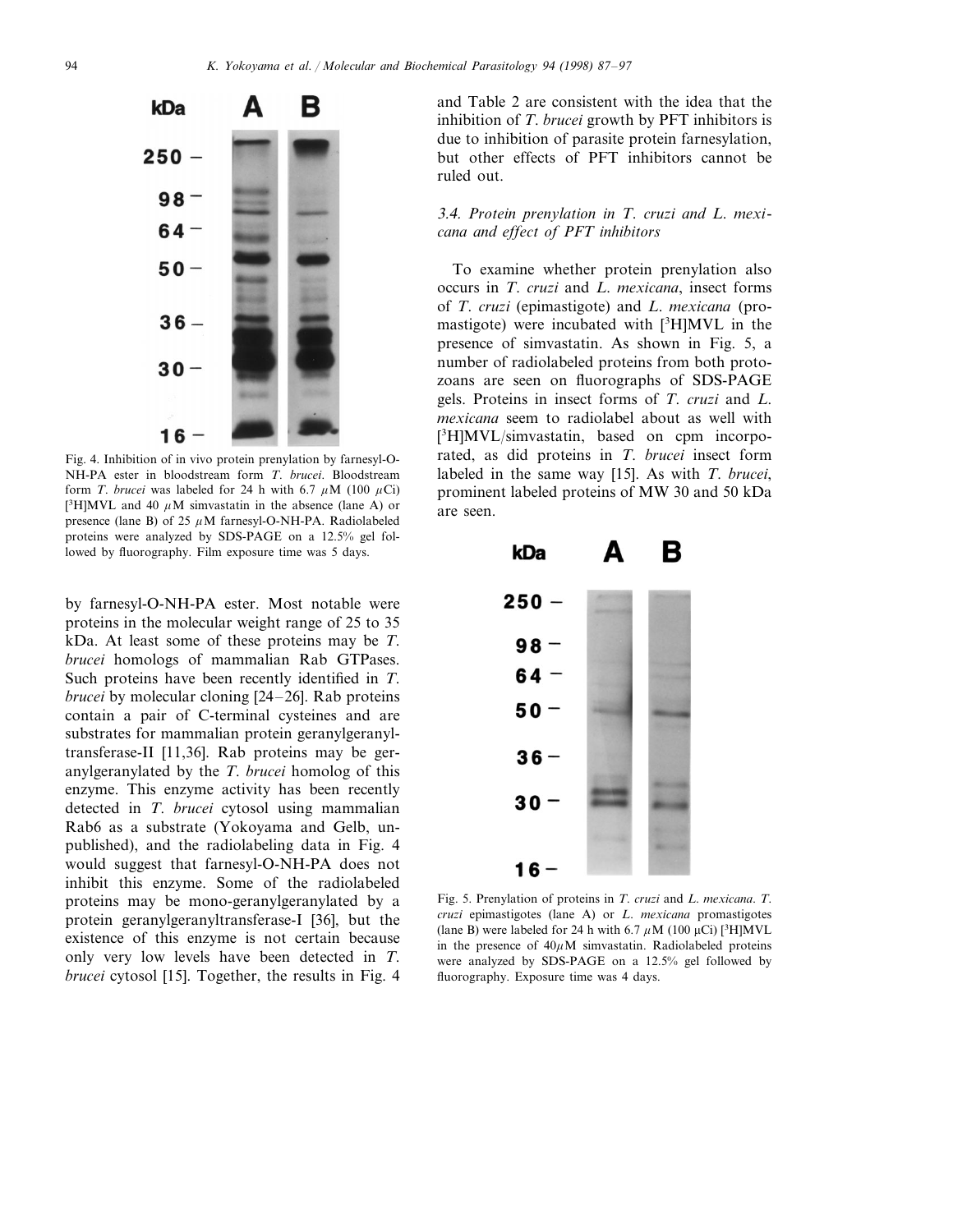The mammalian intracellular form of *T*. *cruzi* (amastigote) grown in mouse 3T3 host cells, and insect forms of *T*. *cruzi* (epimastigote) and *L*. *mexicana* (promastigote) were tested for growth inhibition by PFT inhibitors (Table 2). Growth of *T*. *cruzi* amastigotes was inhibited by both CaaX and FPP analogs with  $IC_{50}$  values ranging from 10 to 50  $\mu$ M, while none of the PFT inhibitors affected the growth of 3T3 host cells when tested at concentrations up to 100  $\mu$ M. In contrast, *T. cruzi* epimastigotes were resistant to 50–100  $\mu$ M PFT inhibitors. The only PFT inhibitor to block the growth of *L*. *mexicana* promastigotes was rCrVFM, which displayed an IC<sub>50</sub> of 30  $\mu$ M. Further studies are needed to explore the sensitivities of *T*. *cruzi* and *L*. *mexicana* PFTs to PFT inhibitors. It also remains to be seen if these PFT inhibitors are toxic to *L*. *mexicana* amastigotes.

#### **4. Closing remarks**

The fact that growth of *T*. *brucei*, *T*. *cruzi*, and *L*. *mexicana* is blocked by PFT inhibitors suggests that the trypanosomatid PFT is a good target for the development of drugs for treating sleeping sickness, Chagas' disease, and leishmaniasis. It should be possible to obtain parasite-selective CaaX mimetic PFT inhibitors, since *T*. *brucei* PFT displays very different specificity for the CaaX substrate compared to the mammalian enzyme [15]. The fact that mammalian PFT is 18-fold more sensitive to rCrVFM than *T*. *brucei* PFT (Table 1), is another indication that the CaaX binding regions of these enzymes are distinct. A perfectly parasite-selective PFT inhibitor may, however, not be needed as a lead compound for drug development. This is based on the fact that 3T3 cell growth is not affected by PFT inhibitors (Table 2). In fact, the growth of mammalian cells is generally not affected by PFT inhibitors, but protein geranylgeranyltransferase-I inhibitors tend to be cytostatic [37]. For some mammalian cell proteins that are normally farnesylated such as K-Ras, it has been shown that treatment of cells with PFT inhibitors leads to the geranylgeranylation of these proteins presumably by protein geranylgeranyltransferase-I, which is not inhibited by these PFT inhibitors [38,39]. As noted above, *T*. *brucei* may lack protein geranylgeranyltransferase-I, and this may contribute to the sensitivity of this protozoan to PFT inhibitors. Finally, it should be noted that there is tremendous effort devoted toward the development of mammalian PFT inhibitors because such compounds are showing great promise for the treatment of human malignancies [40]. Thus, it should be possible to make use of the wealth of information on mammalian PFT inhibitors for the development of inhibitors of trypanosomatid PFTs once these latter enzymes have been purified and characterized.

#### **Acknowledgements**

This work was supported by grants from the National Institutes of Health to M.H.G (CA52874), to K.D.S. (AI14102 and GM42188), and to F.S.B. (AI01258), and a grant form the American Heart Association (95006700) to W.C.V.V. We are grateful to Aaron Wilson for excellent technical assistance.

#### **References**

- [1] Glomset JA, Gelb MH, Farnsworth CC. Prenyl proteins in eukaryotic cells: a new type of membrane anchor. Trends Biochem Sci 1990;15:139–42.
- [2] Zhang FL, Casey PJ. Protein prenylation: molecular mechanisms and functional consequences. Ann Rev Biochem 1996;65:241–69.
- [3] Farnsworth CC, Wolda SL, Gelb MH, Glomset JA. Human lamin B contains a farnesylated cysteine residue. J Biol Chem 1989;264:20422–9.
- [4] Clarke S. Protein isoprenylation and methylation at carboxy-terminal cysteine residues. Annu Rev Biochem 1992;61:355–86.
- [5] Yamane HK, Farnsworth CC, Xie H, et al. Brain G protein g subunits contain an all-*trans*-geranylgeranyl cysteine methyl ester a their carboxyl termini. Proc Nat Acad Sci USA 1990;87:5868–72.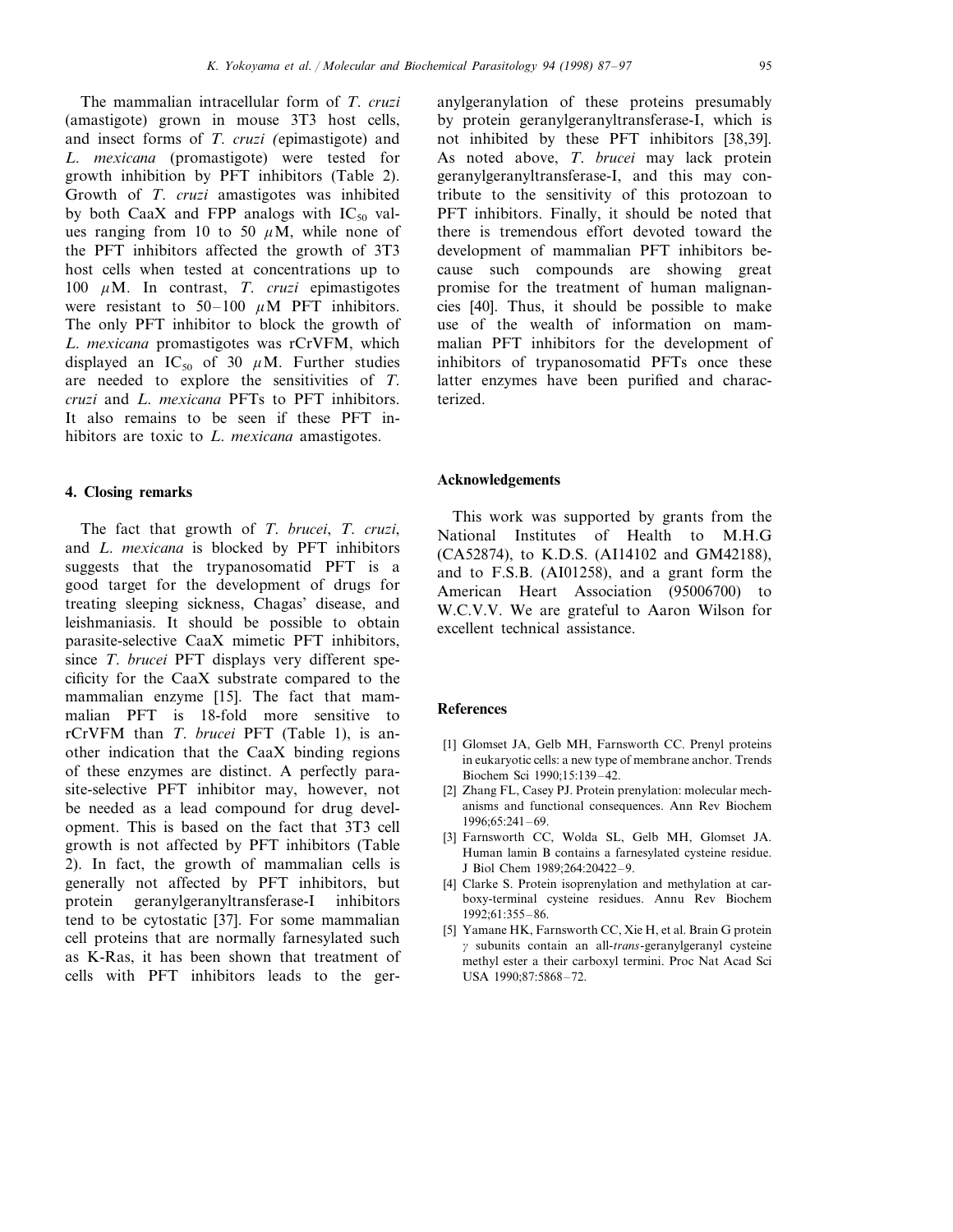- [6] Mumby SM, Casey PJ, Gilman AG, Gutowski S, Sternweis PC. G protein gamma subunits contain a 20 carbon isoprenoid. Proc Natl Acad Sci USA 1990;87:5873–7.
- [7] Otto JC, Casey PJ. The hepatitis delta virus large antigen is farnesylated both in vitro and in animal cells. J Biol Chem 1996;271:4569–72.
- [8] Reiss Y, Goldstein JL, Seabra MC, Casey PJ, Brown MS. Inhibition of purified p21*ras* farnesyl: protein transferase by Cys-AAX tetrapeptides. Cell 1990;62:81– 8.
- [9] Moomaw JF, Casey PJ. Mammalian protein geranylgeranyltransferase. Subunit composition and metal requirements. J Biol Chem 1992;267:17438–43.
- [10] Yokoyama K, Gelb MH. Purification of a mammalian protein geranylgeranyltransferase: formation and catalytic properties of an enzyme-geranylgeranyl pyrophosphate complex. J Biol Chem 1993;268:4055–60.
- [11] Farnsworth CC, Seabra MC, Ericsson LH, Gelb MH, Glomset JA. Rab geranylgeranyl transferase catalyzes the geranylgeranylation of adjacent cysteines in the small GTPases, Rab1A, Rab3A, and Rab5A. Proc Natl Acad Sci USA 1994;91:11963–7.
- [12] Lujan HD, Mowatt MR, Chen G-Z, Nash TE. Isoprenylation of proteins in the protozoan *Giardia lamblia*. Mol Biochem Parasitol 1995;72:121–7.
- [13] Chen G-Z, Bennett JL. Characterization of mevalonate-labeled lipids isolated from parasite proteins in *Schistosoma mansoni*. Mol Biochem Parasitol 1993;59:287–92.
- [14] Field H, Blench I, Croft S, Field MC. Characterisation of protein isoprenylation in procyclic form *Trypanosoma brucei*. Mol Biochem Parasitol 1996;82:67– 80.
- [15] Yokoyama K, Lin Y, Stuart KD, Gelb MH. Prenylation of proteins in *Trypanosoma brucei*. Mol Biochem Parasitol 1997;87:61–9.
- [16] Oz HS, Huang H, Wittner M, et al. Evidence for guanosine triphosphate-binding proteins in *Trypanosoma cruzi*. Am J Trop Med Hyg 1994;50:620–31.
- [17] Coso OA, D'iaz AA, Martinetto H, et al. Characterization of a Gi-protein from *Trypanosoma cruzi* epimastigote membranes. Biochem J 1992;287:443–6.
- [18] Oliveira MM, Rocha ED, Rondinelli E, Arnholdt AV, Scharfstein J. Signal transduction in *Trypanosoma cruzi*: opposite effects of adenylcyclase and phospholipase C systems in growth control. Mol Cell Biochem 1993;124:91–9.
- [19] Gonzales PM, Romero P, Goldenberg S. Cyclic AMP and adenylate cyclase activators stimulate *Trypanosoma cruzi* differentiation. Exp Parasitol 1988;66:205–12.
- [20] Bubis J, Millan EJ, Martinez R. Identification of guanine nucleotide binding proteins from *Trypanosoma cruzi*. Biol Res 1993;26:177–88.
- [21] Eisenschlos CD, Paladini AA, Molina YVL, Torres HN, Flawi'a MM. Evidence for the existence of an

Ns-type regulatory protein in *Trypanosoma cruzi* membranes. Biochem J 1986;237:913–7.

- [22] Coulter LJ, Hide G. *Trypanosoma brucei*: characterisation of a life cycle stage-specific G-protein. Exp Parasitol 1995;80:308–18.
- [23] Cassel D, Shoubi S, Glusman G, Cukierman E, Rotman M, Zilberstein D. *Leishmania donovani*: characterization of a 38-kDa membrane protein that cross-reacts with the mammalian G-protein transducin. Exp Parasitol 1991;72:411–7.
- [24] El-Sayed NM, Alarcon CM, Beck JC, Sheffield VC, Donelson JE. cDNA expressed sequence tags of *Trypanosoma brucei rhodesiense* provide new insights into the biology of the parasite. Mol Biochem Parasitol 1995;73:75–90.
- [25] Field H, Field MC. Tandem duplication of rab genes followed by sequence divergence and acquisition of distinct functions in *Trypanosoma brucei*. J Biol Chem 1997;272:10498–505.
- [26] Field MC, Boothroyd JC. Trypanosoma brucei: molecular cloning of homologues of small GTP-binding proteins involved in vesicle trafficking. Exp Parasitol 1995;81:313–20.
- [27] Cappai R, Osborn AH, Gleeson PA, Handman E. Cloning and characterization of a Golgi-associated GTP-binding protein homologue from *Leishmania major*. Mol Biochem Parasitol 1993;62:73–82.
- [28] Mendonca SM, Campos CB, Gueiros FFJ, Lopes UG. Identification of GTPase genes in the protozoa parasites *Trypanosoma cruzi* and *Leishmania amazonensis*. Biol Res 1993;26:3–9.
- [29] Yokoyama K, Goodwin GW, Ghomashchi F, Glomset JA, Gelb MH. A protein geranylgeranyltransferase from bovine brain: Implications for protein prenylation specificity. Proc Natl Acad Sci USA 1991;88:5302–6.
- [30] McGeady P, Kuroda S, Shimizu K, Takai Y, Gelb MH. The farnesyl group of H-Ras facilitates the activation of a soluble upstream activator of mitogen-activated protein kinase. J Biol Chem 1995;270:26347–51.
- [31] Stuart KD, Gobright E, Jenni L, Mihausen M, Thomashow L, Agabian N. The IsTar 1 serodeme of *T*. *brucei*; development of a new serodeme. J Parasitol 1984;70:747–54.
- [32] Hirumi H, Hirumi K. Continuous cultivation of *T*. *brucei* bloodstream forms containing a low concentration of serum protein without feeder cell layers. J Parasitol 1989;75:985–9.
- [33] Buckner FS, Verlinde CLM, La Flamme AC, Van Voorhis WC. Efficient technique for screening drugs for activity against *Trypanosoma cruzi* using parasites expressing  $\beta$ -galactosidase. Antimicrob Agents Chemother 1996;40:2592–7.
- [34] Van Voorhis WC, Eisen H. Fl-160: A Surface Antigen of *Trypanosomal cruzi* that mimics mammalian nervous tissue. J Exp Med 1989;169:641–52.